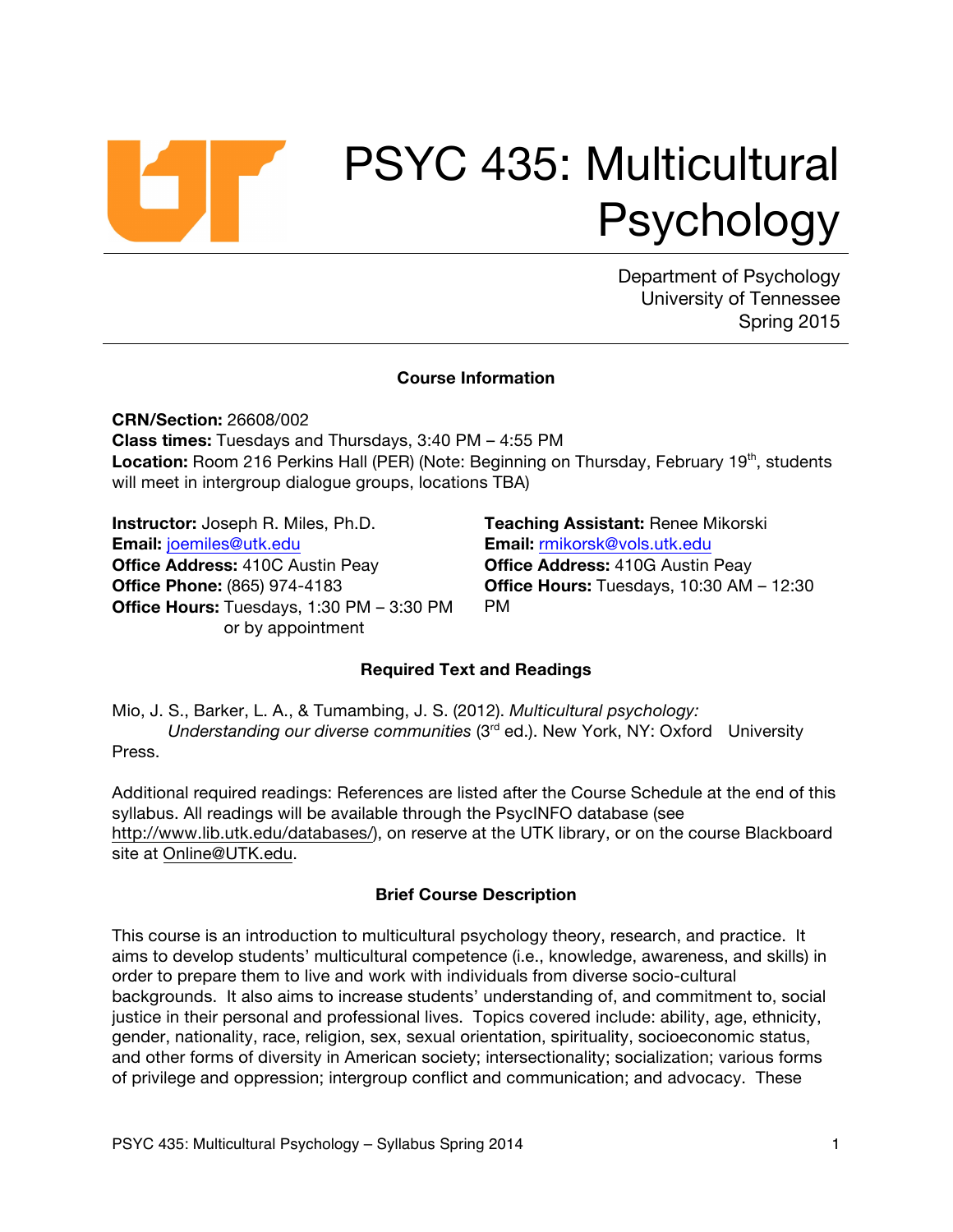topics will be addressed as they relate to multiculturally competent and ethical education, research, clinical practice, and advocacy work in psychology (and allied fields).

# **Course Format**

The course will use both a traditional lecture/discussion format and **intergroup dialogue**. Intergroup dialogue is a small group intervention that brings together individuals from social identity groups with a history of tension/conflict (e.g., people of color and White people; women and men), with the goals of raising consciousness regarding social identities and related social issues, developing critical knowledge of social systems that serve to perpetuate the status quo of inequality, building increased capacities for sustained communication across groups, and strengthening individual and collective capacities to promote social justice (see Zúñiga, Nagda, & Sevig, 2002).

**The entire class will meet together as a whole on both Tuesdays and Thursdays for the**  first six weeks of the semester. Beginning Week 7 (February 19<sup>th</sup>), the entire class will **meet together as a whole on Tuesdays (in PER 216), and in seven separate intergroup dialogue groups on Thursdays (locations TBA).**

The intergroup dialogues associated with this course will be co-facilitated by advanced doctoral students in the Counseling Psychology program at UTK, under the supervision of Dr. Miles. The dialogues are designed to compliment the traditional lecture/discussion format of the course, and will give students an opportunity to explore issues (e.g., social identities, socialization, privilege, oppression, intergroup relations, and social justice) related to one area of diversity covered in the course (e.g., gender, race, religion, sexual orientation) in a more indepth and personal manner.

In addition, intergroup dialogues are, themselves, an intervention utilized by many psychologists (and others) as they work toward social justice. For example, dialogue techniques may be incorporated into other social and psychological interventions, such as group psychotherapy (see Chen, Thombs, & Costa, 2003), and psychologists serve as intergroup dialogue facilitators at colleges and universities across the country. Thus participating in intergroup dialogue will provide students with an experiential learning component that will help them to understand the theory and practice of intergroup dialogue as an intervention designed to address issues related to diversity and social justice, which they can incorporate into their professional roles as psychologists (or other allied professionals).

# **Course Objectives**

As described above, the objectives of the course are designed to help students build their multicultural competence (i.e., knowledge, skills, and awareness) in psychology and allied fields. Therefore, by the end of this course, students should:

- **Be able to describe key concepts, principles, and overarching themes in multicultural psychology.** This includes:
	- o Having increased *knowledge* of the historical backgrounds, cultural values, and worldviews of individuals from different socio-cultural groups, and of the diversity *within* these socio-cultural groups.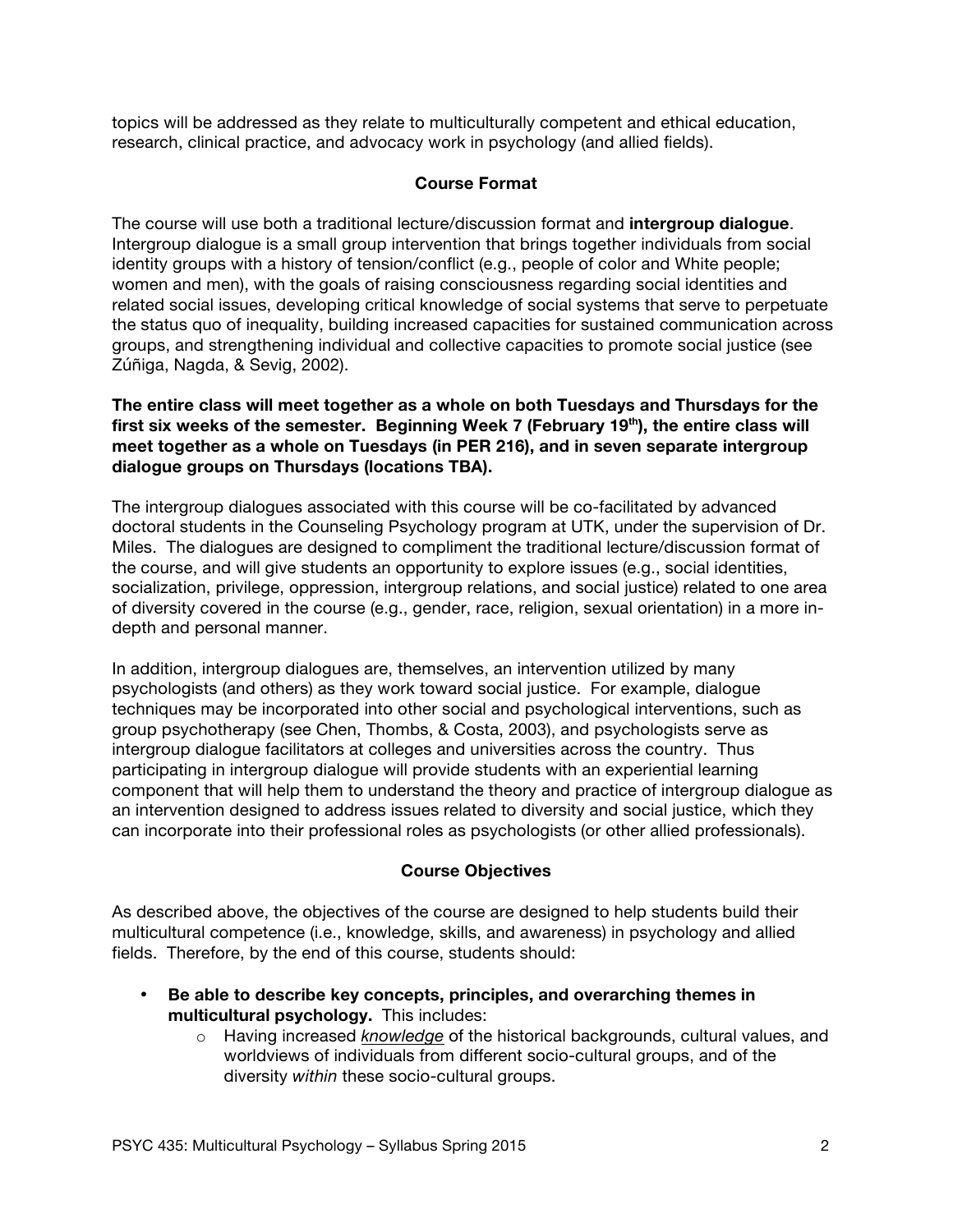- o Having increased *knowledge* of issues facing members of diverse socio-cultural groups, including experiences of privilege and oppression (at multiple levels); Having developed a "critical consciousness" as to the ways in which hierarchical social systems and institutions perpetuate the status quo of inequality.
- o Having increased *knowledge* of issues related to diversity and multiculturalism as related to the various professional activities of psychologists (i.e., clinical practice, education and training, research, and social advocacy).
- o Having increased *awareness* regarding their own social identities, socialization, and experiences with privilege and/or oppression.
- o Having increased *awareness* as to how their own social identities, socialization, privilege and/or oppression, socio-cultural heritage, worldview, values, biases, and prejudices relate to multicultural interactions, research, clinical work, and advocacy in which they may engage.
- **Be able to apply or describe applications of multicultural psychology theory and research.** This includes:
	- o Having increased *skills* in multiculturally competent education, research, clinical work, and advocacy (e.g., **demonstrating psychological information literacy, the ability to apply ethical standards and evaluate psychological science and practice, and the ability to write critical reflections and reviews of psychological research**).
	- o Having increased *skills* for being an ally/advocate for social justice in their personal lives and professional roles as educators, researchers, and clinicians.
	- o Having increased *skill* in sustained and productive intergroup communication (i.e., intergroup dialogue).

(Note: Objectives listed in bold are intended to reflect the American Psychological Association's *Student Learning Goals and Outcomes* for undergraduate psychology majors)

# **Course Environment and Expectations**

As described above, this course will make use of a variety of teaching and learning modalities, including lectures, class discussions, intergroup dialogues, in-class experiential exercises, inclass short-writing assignments, and multimedia (e.g., films, audio clips).

Given the content of the course, collaborative learning is expected, as catalyzed by interactions with others in the course. As such, **students are expected to attend every class, to be on time to class, to have completed the required readings for each class, and to participate fully in class discussions and activities.** 

Additionally, the instructor, intergroup dialogue co-facilitators, and the students will share in the responsibility of creating and maintaining an environment that is conducive to learning for all students. Given the course content, we will borrow Lynn Weber Cannon's (1990) "ground rules" for "fostering positive race, class, and gender dynamics in the classroom." These include:

**1. Acknowledge that racism, classism, sexism, heterosexism, and other institutionalized forms of oppression exist.**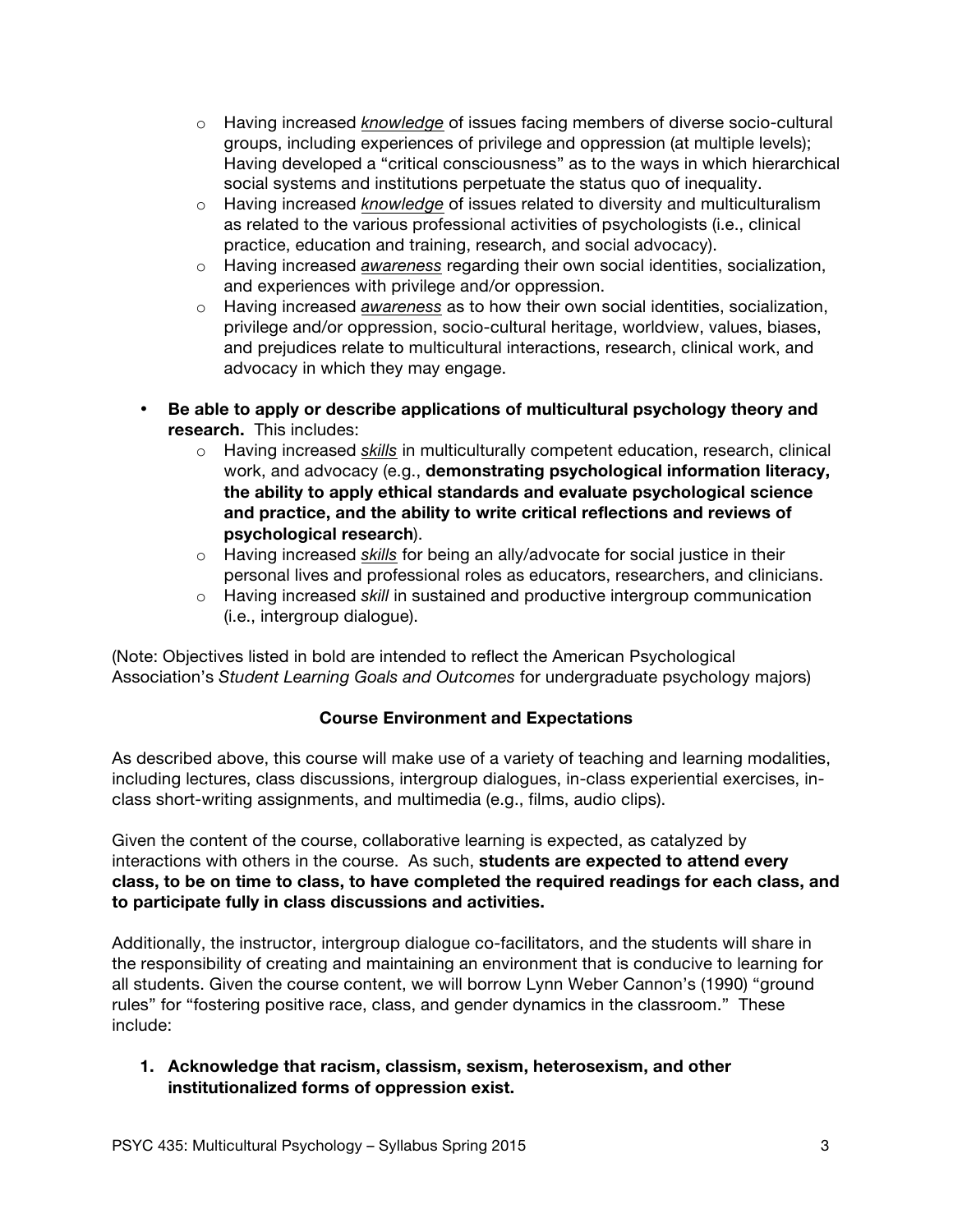- **2. Acknowledge that one mechanism of institutionalized racism, classism, sexism, heterosexism, and the like is that we are all systematically misinformed about our own group and about members of other groups. This is true for members of privileged and oppressed groups.**
- **3. Agree not to blame ourselves or others for the misinformation we have learned, but to accept responsibility for not repeating misinformation after we have learned otherwise.**
- **4. Agree not to "blame victims" for the condition of their lives.**
- **5. Assume that people - both the groups we study and the members of the classalways do the best they can.**
- **6. Actively pursue information about our own groups and those of others.**
- **7. Share information about our groups with other members of the class, and never demean, devalue, or in any way "put down" people for their experiences.**
- **8. Agree to combat, actively, the myths and stereotypes about our own groups and other groups so that we can breakdown the walls that prohibit group cooperation and group gain.**
- **9. Create a safe atmosphere for open discussion. If members of the class wish to make comments that they do not want repeated outside the classroom, they can preface their remarks with a request that the class agree not to repeat the remarks.**

These guidelines come directly from:

Cannon, L. W. (1990). Fostering positive race, class, and gender dynamics in the classroom. *Women's Studies Quarterly, 18*, 126-134.

Also…

- **Please refrain from conducting private conversations (verbal or written) during class.**
- **Please turn off cell phones, and put away outside work, laptops, and unrelated reading materials.**

# **Course Requirements and Assignments**

As described above, this course is designed to help students increase their knowledge, skills, and awareness with regard to multicultural psychology. The course requirements and assignments are designed with these objectives in mind.

Specifically, exams will allow students to exhibit their developing *knowledge* base with regard to multicultural psychology, attendance and participation will allow students to exhibit their developing *skills* in multicultural psychology (e.g., research skills, counseling skills, advocacy skills) and intergroup dialogue, the scholarly journal article review will allow students to exhibit their psychological *information literacy* and their *skills* in evaluating psychological science from a multicultural perspective, and participation in intergroup dialogue and the reflection journal will allow students to develop their growing self-*awareness* with regard to multicultural issues.

# **Scholarly Journal Article Review (20% of final grade)**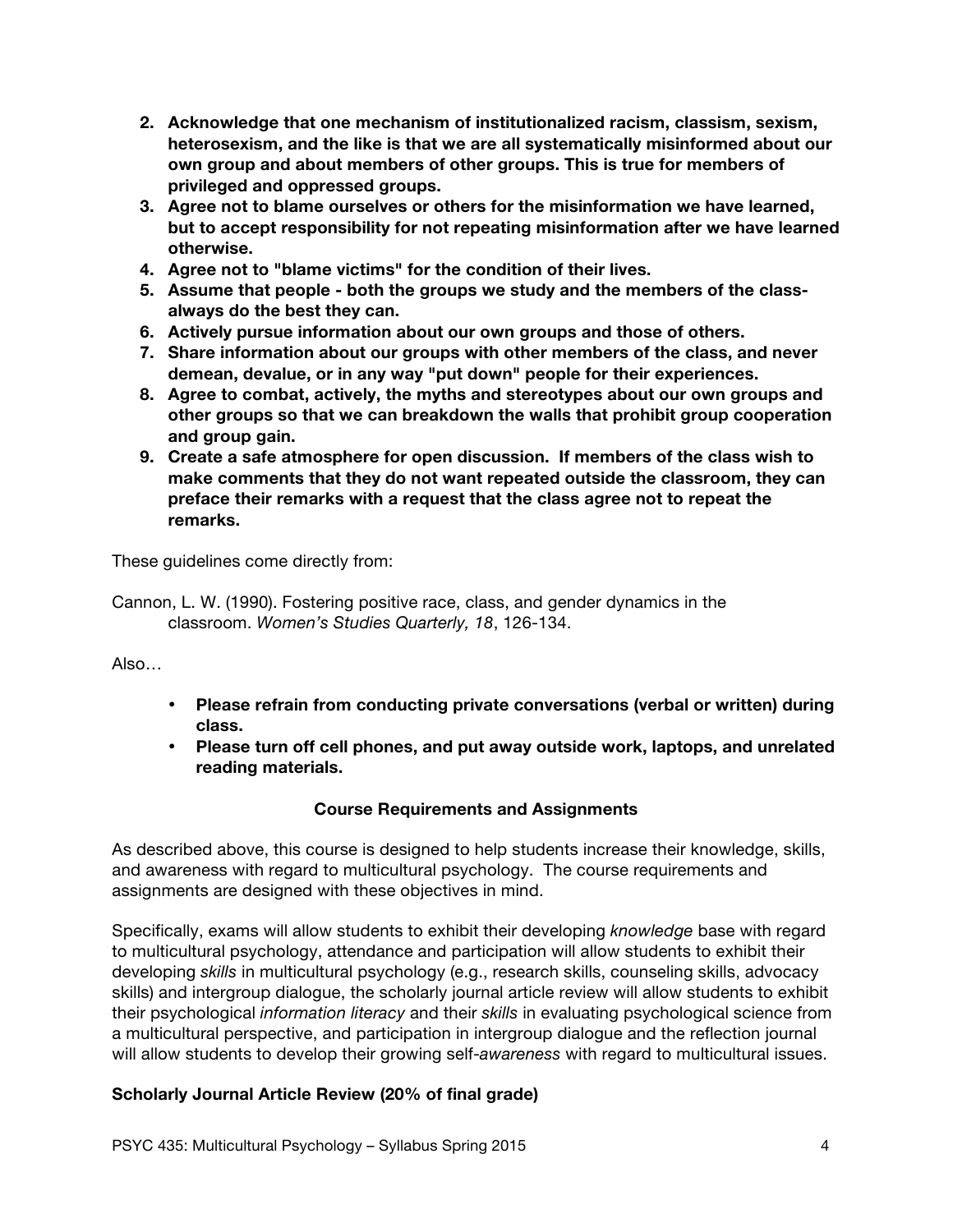Students will select an *empirical* article from a *peer-reviewed* journal through the PsycINFO database (we will review how to do this in class) and write a review from a multicultural perspective. Reviews should include the full reference to the article (in APA 6<sup>th</sup> ed. style), plus two additional parts: a summary of the article (including the research questions/hypotheses, methodology, sample, findings, and conclusions), and a critique of the article from a multicultural perspective. That is, given what students have learned in the course about multicultural psychology, they are to discuss the article's strengths and weaknesses. We will discuss this assignment in greater detail in class, including how to access peer-reviewed journal articles through PsycINFO. There will be a location to post the reviews on Blackboard, under "Assignments." **Journal article reviews will be due the Tuesday after Spring Break** (March 24<sup>th</sup>), and should be posted to Blackboard before the start of class (i.e., by 3:40 **PM).** 

# **Exams (40% of final grade - 20% for each of two exams)**

Two exams will be given. Each exam will consist of a combination of multiple choice and short essay questions.

# **Reflection Journal/Final Paper (20% of final grade)**

Students will be expected to keep a self-reflective journal on the course Blackboard site throughout the semester. The self-reflective journal is designed to help students reflect on their own strengths and growth edges, develop learning goals, reflect on their experiences in their intergroup dialogue, and evaluate their learning with regard to multicultural psychology. Prompts for the reflection journals are listed under their respective due dates in the course schedule below. Students are expected to submit their journals by the due dates, as listed in the Course Schedule (below) in order to keep students on track with this assignment. At the end of the semester, students will compile all of their journal entries (using due dates as headings to demarcate each separate entry) and submit them as a single final paper, designed to reflect their critical thinking and learning across the semester. **This final paper is due on the last day of class (April 23rd), and should be posted to Blackboard before the start of that class (i.e., by 3:40 PM).** Evidence of specific knowledge, skills, and awareness gained in the course, as well as higher-level critical thinking (as a guide, see Bloom's Taxonomy at the end of this syllabus), will be used as grading criteria for the final paper. Missing or late weekly entries will lower the final grade on this paper, so be sure to complete each weekly entry on time. *Late reflection journals/final papers will not be accepted*.

# **Attendance and Participation (20% of final grade)**

As a course designed to increase students' multicultural competence, exploration of diverse perspectives and experiential learning are crucial for student learning, and the success of this class. Additionally, it is disruptive to the class, especially the intergroup dialogues, if one or more students attend class on an irregular basis, arrive late, or leave early. As such, attendance and participation are course requirements.

Participation will be broadly defined to allow for a variety of learning and personality styles. It includes coming to class *on time*; being prepared for class (e.g., having completed readings and assignments); and taking an active part in class discussions, experiential activities, and intergroup dialogues.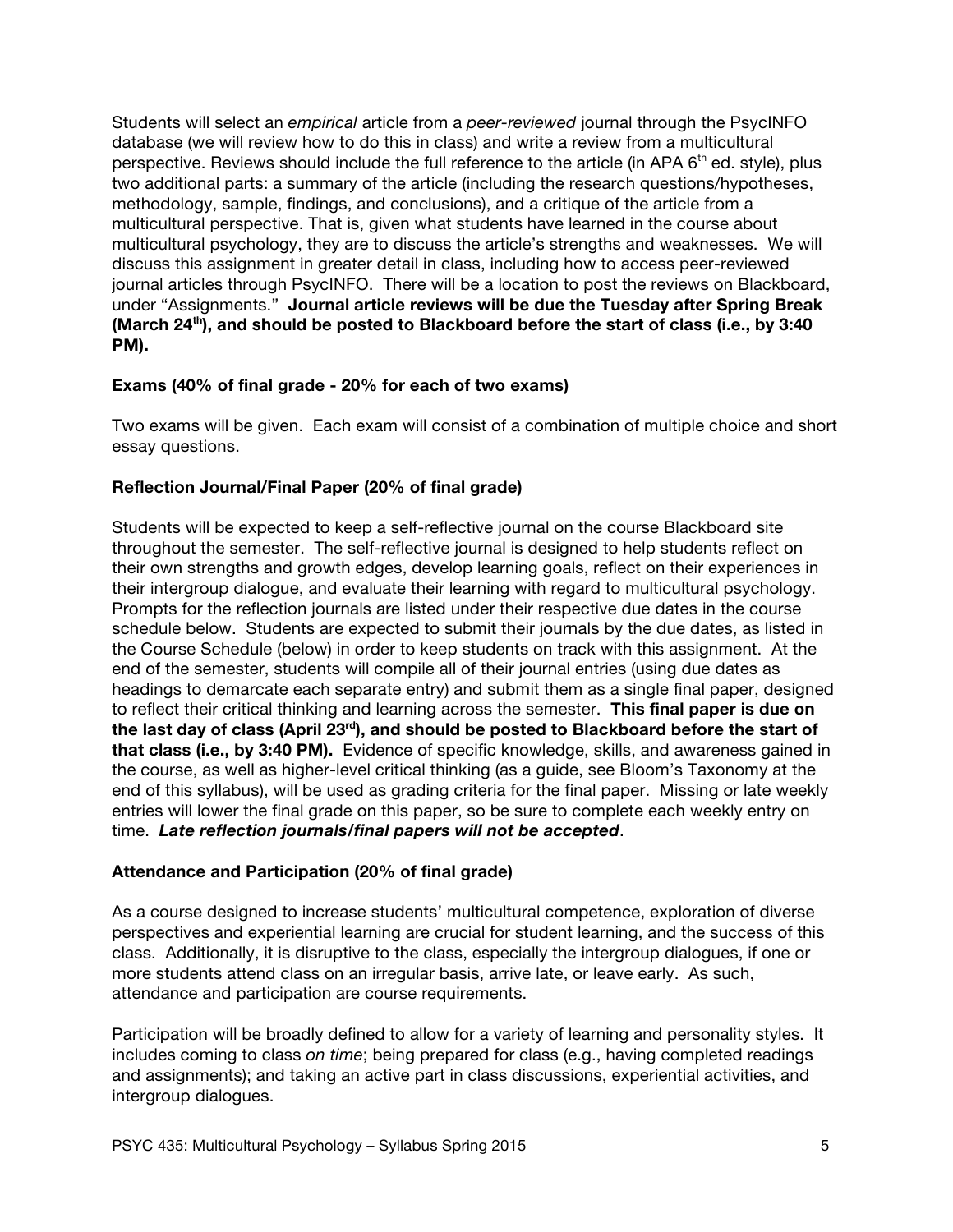Throughout the semester short, unannounced, writing assignments may be given to assess student learning, and to encourage attendance, participation, and reflection on course content. When writing assignments are given, they will account for the total attendance/participation points for the day. *No make-up writing assignments will be given***.**

Students will receive attendance/participation points for each class. **The lowest three grades will be dropped in order to account for unexpected and unavoidable absences (e.g., illness, family emergency).** *All* **additional absences** *will* **affect your grade – so please plan accordingly!**

If you have any questions regarding participation, please contact the instructor as soon as possible.

#### **Final Grade Break Down**

| <b>Attendance and Participation</b>     | 20%  |
|-----------------------------------------|------|
| <b>Scholarly Journal Article Review</b> | 20%  |
| Exam 1                                  | 20%  |
| Exam 2                                  | 20%  |
| <b>Reflection Journal/Final Paper</b>   | 20%  |
| Total                                   | 100% |

#### **Grading Scale**

| $A+ 97-100$ | $B+ 87-89$       | $C_{+}$ 77-79 | $D+ 67-69$    |
|-------------|------------------|---------------|---------------|
| A 94-96     | <b>B</b> 84-86   | $C = 74-76$   | $D = 64-66$   |
| $A - 90-93$ | <b>B</b> - 80-83 | $C - 70-73$   | $D - 60 - 63$ |
|             |                  |               | $F \leq 60$   |

#### **Extra Credit**

This course includes an intergroup dialogue component as a supplement to the traditional lecture/discussion portion of the course. Because this is a relatively new addition to this course, we are interested in evaluating the processes involved in intergroup dialogue, and the impact, if any, that it has on student learning in PSYC 435.

Therefore, at the beginning of the semester, after each intergroup dialogue class session, and at the end of the semester, students will receive an email with a link to a survey asking about their experiences in their beliefs and opinions regarding issues related to multicultural psychology and intergroup relations, and about their experiences in their intergroup dialogue group. One reminder email will also be sent to all students following each initial email.

Students will have the opportunity to complete each survey in exchange for .1818% extra credit on their final grade for the course. There will be twelve opportunities to complete surveys (once at the beginning, middle, and end of the semester, and eight briefer surveys after each of eight intergroup dialogue sessions). Therefore, there is a total of 2.00% extra credit for the course. Students will receive credit *only* if the survey is completed within the week between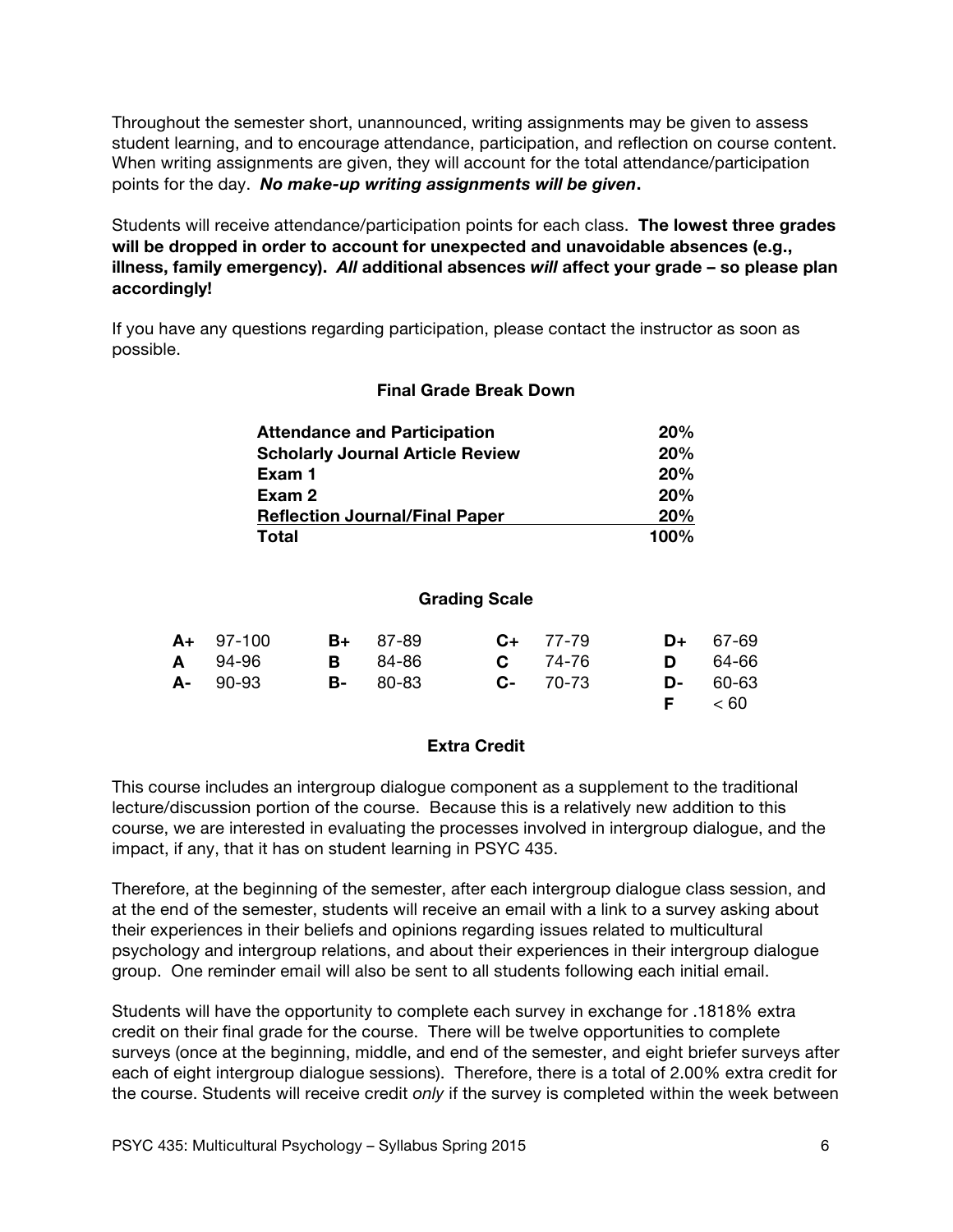intergroup dialogue sessions (i.e., a survey regarding a dialogue session *must* be completed before the next dialogue session in order to receive extra credit). Students will have one week in which to complete the surveys at the beginning, middle, and end of the semester in order to receive credit. **Extra credit will not be given for surveys completed after these deadlines**.

**The data collected from this survey is for the purposes of evaluating the processes and outcomes of intergroup dialogue, and will have no impact on students' grades in the course.** Students will each be assigned a unique identifying code number that they will enter to complete the survey, and their names will not be directly associated with the survey data. A key connecting the codes to student names will be kept separately from the data in order for extra credit to be assigned. At the end of the semester, the key will be destroyed. Additionally, data will not be examined until after the course has ended and grades have been turned in.

# **Policy on Academic Honesty**

Students are expected to recognize and uphold the highest standards of intellectual and academic integrity. Students are advised to read the official University Academic Standards of Conduct, which discusses plagiarism, cheating on examinations, unauthorized collaboration, falsification, and multiple submissions of material for credit without permission. Students will be held to the standards set forth in the University Honor Statement:

*An essential feature of the University of Tennessee is a commitment to maintaining an atmosphere of intellectual and academic honesty. As a student of the university, I pledge that I will neither knowingly give nor receive any inappropriate assistance in academic work, this affirming my own personal commitment to honor and integrity.*

Failure to abide by the honor statement or otherwise engage in academic dishonesty may result in failure of the course.

# **Disability Policy**

Any student who feels she or he may need an accommodation based on the impact of a disability should contact the instructor privately at the beginning of the semester to discuss specific needs. The Office of Disability Services (located in Dunford Hall; 865- 974-6087) can help to coordinate reasonable accommodations for students with documented disabilities.

# **Course Schedule**

**NOTE: Assigned readings should be completed** *before* **class on the dates listed below. Self-reflective journal assignments are due** *before* **class on the dates listed below.**

#### **Week 1**

• **Thursday, January 8:** *Introduction to the Course*

- **Tuesday, January 13:** *What is Multicultural Psychology?*
	- o **Assigned Readings:**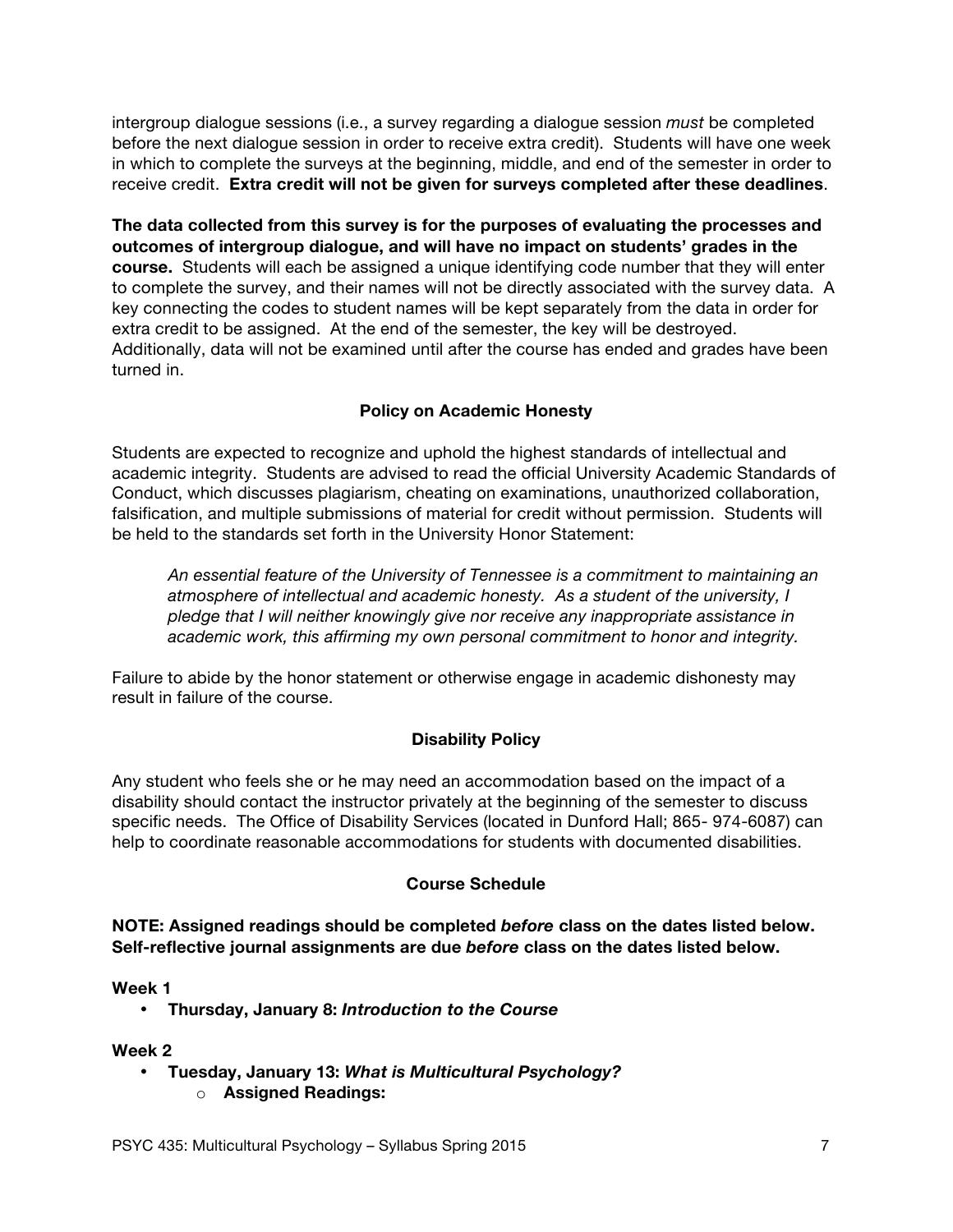- § Course Text Chapter 1: *What is Multicultural Psychology?*
- Additional Reading 1: Guthrie, *Even the rat was White* (Chapter 4).
- **Thursday, January 15:** *Worldviews*
	- o **Dr. Miles will be at a conference, so there will be no class. However, you are still accountable for the assigned reading, and for turning in your first Reflection Journal prior to the scheduled class time.**
	- o **Assigned Readings:**
		- § Course Text Chapter 3: *Cultural Differences in Worldviews*
	- o **Reflection Journal Assignment Due (post to Blackboard** *before* **class time):**  Respond to the following (in approx.  $2 - 4$  pages, double spaced):
		- What have been your prior experiences with multiculturalism and diversity?
		- What are your personal strengths with regard to multiculturalism and diversity?
		- What are your areas for learning/growth with regard to multiculturalism and diversity?
		- What is one learning or performance goal you have for yourself in this course?

# • **Tuesday, January 20:** *Multicultural Psychology: Research*

- o **Assigned Readings:**
	- § Course Text Chapter 2: *Multicultural Issues Involving Research and Testing*
- **Thursday, January 22:** *Communication*
	- o **Assigned Reading:**
		- § Course Text Chapter 4: *Cultural Differences in Communication*

# **Week 4**

- **Tuesday, January 27:** *Social Class and Classism*
	- o **Assigned Readings:**
		- § Additional Reading 2: Toporek, *Social Class, Classism, and Social Justice*
- **Thursday, January 29:** *Social Class and Classism*
	- o **Assigned Readings:**
		- § Additional Reading 3: Liu et al., *Using Social Class in Counseling Psychology Research*

- **Tuesday, February 3:** *Sex, Gender, and Gender Identity; and Sexism and Transgender Oppression*
	- o **Assigned Readings:**
		- § Additional Reading 4: Lorber, *"Night to His Day": The Social Construction of Gender*
		- § Additional Reading 5: Eagly et al., *Feminism and Psychology: Analysis of a Half-Century of Research on Women and Gender*
	- o **Recommended Reading:** APA, *Guidelines for Psychological Practice with Girls and Women*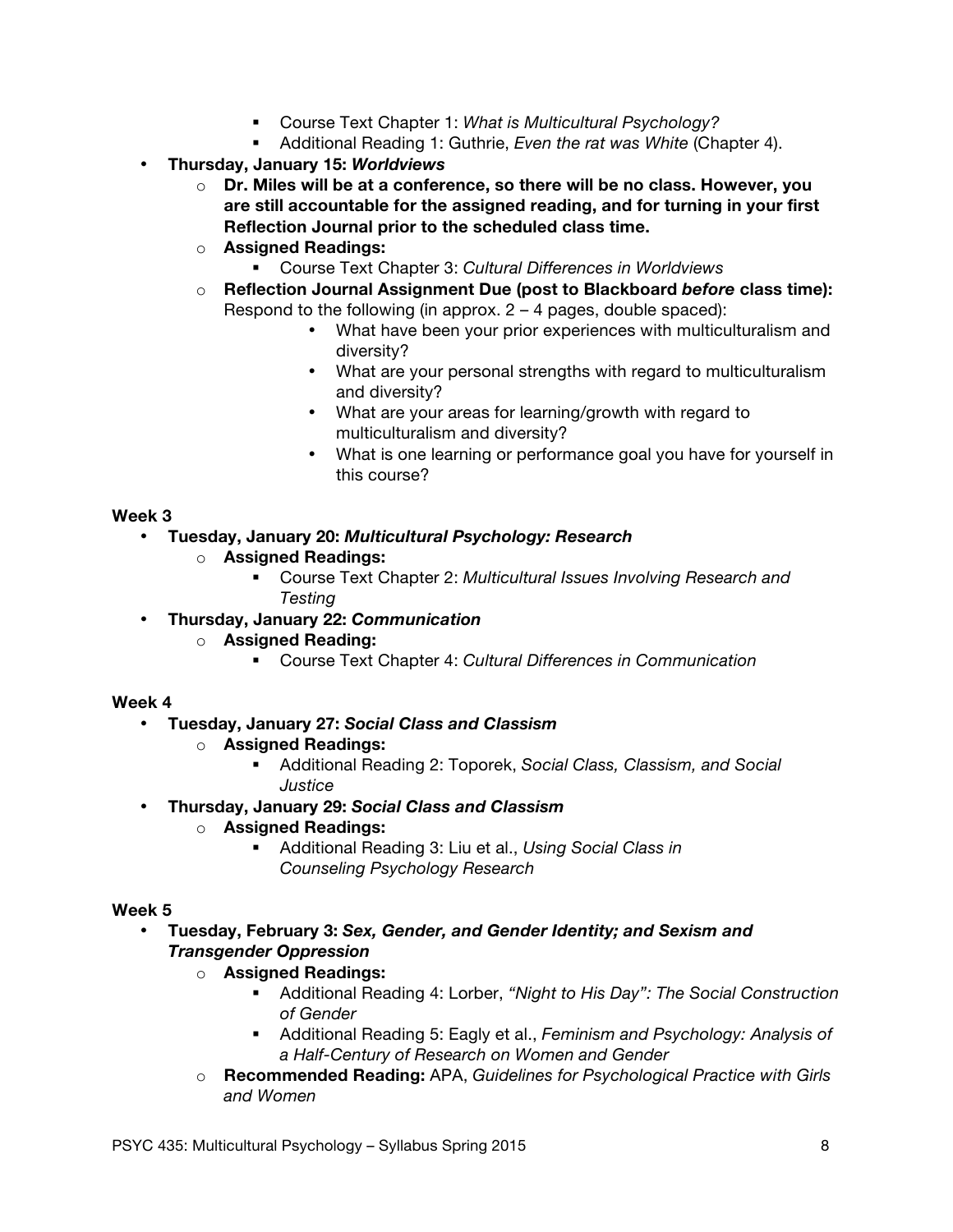- **Thursday, February 5:** *Sex, Gender, and Gender Identity; and Sexism and Transgender Oppression*
	- o **Assigned Readings:**
		- § Additional Reading 6: Good, Thomson, & Brathwaite, *Men and Therapy: Critical Concepts, Theoretical Frameworks, and Research Recommendations*
		- § Additional Reading 7: Tebbe & Moradi: *Anti-transgender prejudice: A structural equation model of associated constructs*

- **Tuesday, February 10:** *Sexual Orientation and Heterosexism*
	- o **Assigned Readings:**
		- § Additional Reading 8: Bohan, *The (Uncertain) Meaning of Sexual Orientation*; *Heterosexuality, Gender, and Heterosexism/Homophobia*
- **Thursday, February 12: EXAM 1**

- **Tuesday, February 17:** *Theoretical and Conceptual Foundations for Intergroup Dialogue*
	- o **Assigned Reading:**
		- § Additional Reading 9: Bell, *Theoretical Foundations*
		- § Additional Reading 10: Hardiman, Jackson, & Griffin, *Conceptual Foundations*
- **Thursday, February 19:** *Intergroup Dialogue 1: Coming Together; What is "Dialogue?"*
	- o **NOTE:** Beginning this Thursday, you will meet in your assigned intergroup dialogue group each Thursday, location TBA
	- o **Self-Reflective Journal Assignment Due (post** *before* **class):** Respond to the following:
		- How do you feel about your ability to engage in sustained, respectful, productive intergroup communication?
		- § How do you feel about the abilities of your classmates to engage in sustained, respectful, productive intergroup communication?
		- What are your strengths with regard to your ability to engage in sustained, respectful, productive intergroup communication?
		- What are your areas for growth with regard to your ability to engage in sustained, respectful, productive intergroup communication?
		- What are your hopes regarding your upcoming intergroup dialogue experience?
		- What are your fears or concerns regarding your upcoming intergroup dialogue experience?
		- What are your expectations regarding the overall outcome of your intergroup dialogue?
	- o **Assigned Readings:**
		- § Additional Reading 11: Flick, *Inside the Understanding Process*
		- § Additional Reading 12: Zúñiga, Nagda, & Sevig, *Intergroup Dialogues: An Educational Model for Cultivating Engagement Across Differences*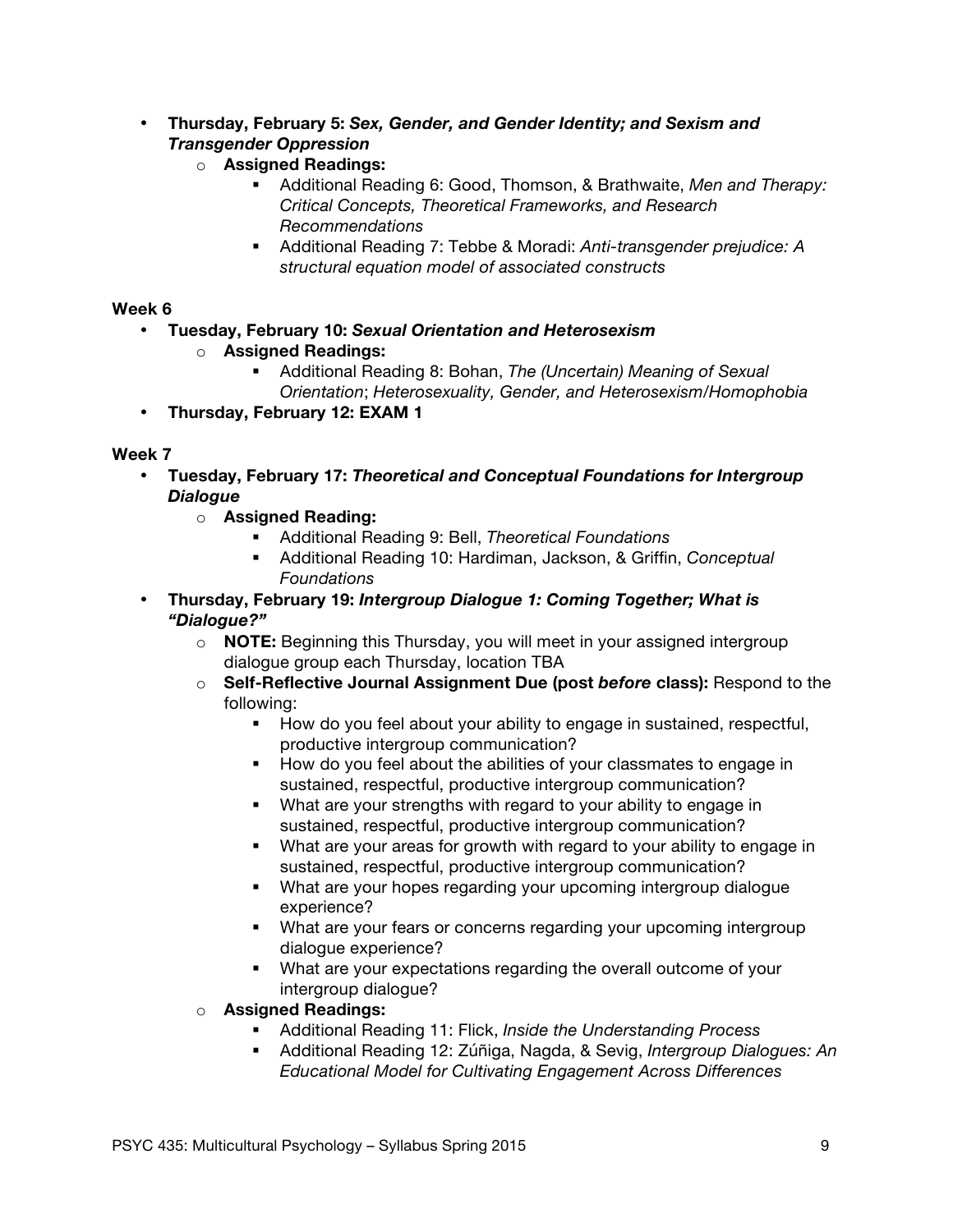- **Tuesday, February 24:** *Sexual Orientation and Heterosexism*
	- o **Assigned Readings:**
		- § Additional Reading 13: Shelton & Delgado-Romero, *Sexual Orientation Microaggressions: The Experience of Lesbian, Gay, Bisexual, and Queer Clients in Psychotherapy*
	- o **Recommended Reading:** APA, *Guidelines for Psychological Practice with Lesbian, Gay, and Bisexual Clients*
- **Thursday, February 26:** *Intergroup Dialogue 2: Exploring Commonalities and Differences; Social Identities and Socialization*
	- o **NOTE:** You will meet in your assigned intergroup dialogue group, location TBA
	- o **Assigned Readings:**
		- § Additional Reading 14: Tatum, *The Complexity of Identity: "Who Am I?"*
		- § Additional Reading 15: Harro, *The Cycle of Socialization*
	- o **Self-Reflective Journal Assignment Due (post before class):** Respond to the following:
		- What was the most important thing that happened in your intergroup dialogue on February 19?
		- Why was this important for you?

#### **Week 9**

- **Tuesday, March 3:** *Race, Ethnicity, and Racism*
	- o **Assigned Reading:**
		- Additional Reading 16: McAuliffe et al., Race
- **Thursday, March 5:** *Intergroup Dialogue 3: Exploring Commonalities and Differences; Privilege and Oppression*
	- o **NOTE:** You will meet in your assigned intergroup dialogue group, location TBA
		- o **Assigned Readings:**
			- § Additional Reading 17: Johnson, *Privilege, Power, and Difference*
		- o **Self-Reflective Journal Assignment Due (post** *before* **class):** Respond to the following:
			- What was the most important thing that happened in your intergroup dialogue on February 26?
			- Why was this important for you?

- **Tuesday, March 10:** *Race, Ethnicity, and Racism*
	- § Course Text Chapter 6: *Stereotyping, Prejudice, Discrimination, and Racism*
	- o **Self-Reflective Journal Assignment Due (post** *before* **class):** Respond to the following:
		- What was the most important thing that happened in your intergroup dialogue on March 5?
		- Why was this important for you?
- **Thursday, March 12:** *Intergroup Dialogue: "Hot Topics"*
	- o **NOTE:** You will meet in your assigned intergroup dialogue group, location TBA
	- o **Assigned Readings:** TBA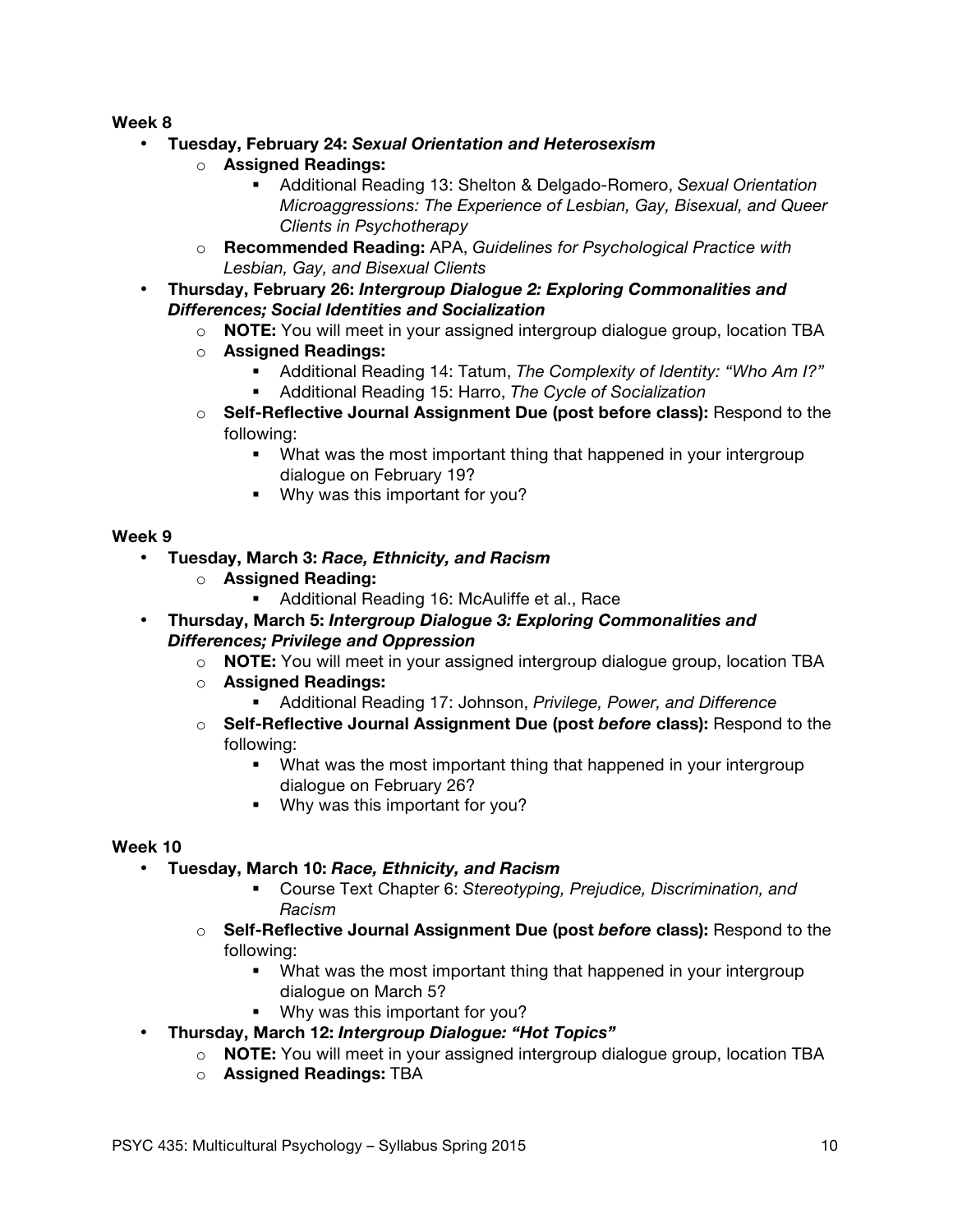- **Tuesday, March 17: SPRING BREAK**
- **Thursday, March 19: SPRING BREAK**

#### **Week 12**

- **Tuesday, March 24:** *Immigrant Status; Ability Status and Ableism; Age and Ageism*
	- o **Assigned Readings:**
		- § Course Text Chapter 5: *Immigrants, Refugees, and the Acculturation Process*
		- o **Self-Reflective Journal Assignment Due (post** *before* **class):** Respond to the following:
			- What was the most important thing that happened in your intergroup dialogue on March 12?
			- Why was this important for you?
- **Thursday, March 26:** *Intergroup Dialogue: "Hot Topics"*
	- o **NOTE:** You will meet in your assigned intergroup dialogue group, location TBA
	- o **Scholarly Journal Article Review Due**
	- o **Assigned Readings:** TBA

#### **Week 13**

- **Tuesday, March 31:** *Religion, Spirituality, and Religious Oppression*
	- o **Assigned Reading:** 
		- § Additional Reading 18: Eriksen, Jackson, and Weld, *Religion and Spirituality*
	- o **Self-Reflective Journal Assignment Due (post** *before* **class):** Respond to the following:
		- What was the most important thing that happened in your intergroup dialogue on March 26?
		- Why was this important for you?
- **Thursday, April 2:** *Intergroup Dialogue: "Hot Topics"*
	- o **NOTE:** You will meet in your assigned intergroup dialogue group, location TBA
	- o **Assigned Readings:** TBA

- **Tuesday, April 7:** *Multicultural Psychology: Clinical Practice*
	- o **Assigned Readings:**
		- § Course Text Chapter 9: *Culture and Mental Health*
	- o **Self-Reflective Journal Assignment Due (post** *before* **class):** Respond to the following:
		- What was the most important thing that happened in your intergroup dialogue on April 2?
		- Why was this important for you?
- **Thursday, April 9:** *Intergroup Dialogue: From Dialogue to Action*
	- o **NOTE:** You will meet in your assigned intergroup dialogue group, location TBA
	- o **Assigned Readings:**
		- § Additional Reading 19: Collins, *Toward a New Vision: Race, Class, and Gender*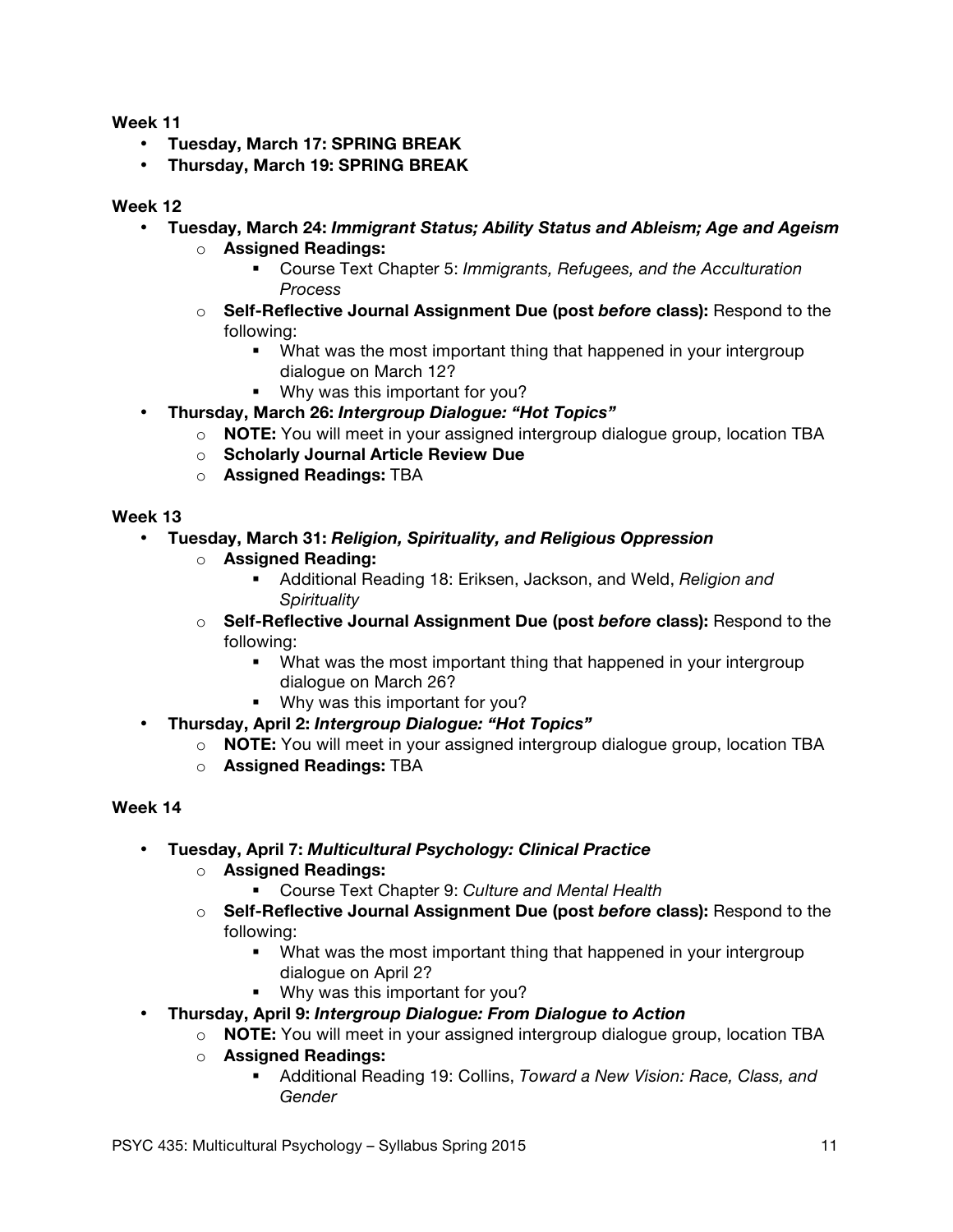- **Tuesday, April 14:** *Exam 2*
	- o **Self-Reflective Journal Assignment Due (post** *before* **class):** Respond to the following:
		- § What was the *most* important thing that happened in your intergroup dialogue on April 9?
		- Why was this important for you?
- **Thursday, April 16:** *Intergroup Dialogue: From Dialogue to Action*

# o **Assigned Readings:**

- § Additional Reading 20: Johnson, *What Can We Do?*
- § Additional Reading 21: Kivel, *What Does an Ally Do?*

- **Tuesday, April 21:** *Multicultural Psychology: Social Justice Advocacy*
	- o **Assigned Reading:**
		- § Additional Reading 22: Speight & Vera, *Social justice and counseling psychology: A challenge to the profession*
	- o **Self-Reflective Journal Assignment Due:** Respond to the following:
		- What was the most important thing that happened in your intergroup dialogue on April 16?
		- Why was this important for you?
- **Thursday, April 23:** *Where Do We Go From Here? Intergroup Dialogue and Course Wrap-Up*
	- o **Assigned Readings:**
		- § Course Text Chapter 10: *Where Do We Go From Here? Building Multicultural Competence.*
	- o **Reflection Journal/Final Paper Due (post** *before* **class):** As a final post and conclusion, please respond to the following:
		- What was the most important thing that happened in your intergroup dialogue over the course of the semester?
		- Why was this important for you?
		- What was successful or went well in your intergroup dialogue this semester?
		- What was unsuccessful or do you wish would have been different in your intergroup dialogue this semester?
		- Did your hopes and/or fears for your intergroup dialogue come true? Why or why not?
		- § Were your expectations for your intergroup dialogue confirmed? Why or why not?
		- Did you meet your learning goal for PSYC 435 this semester? Why or why not?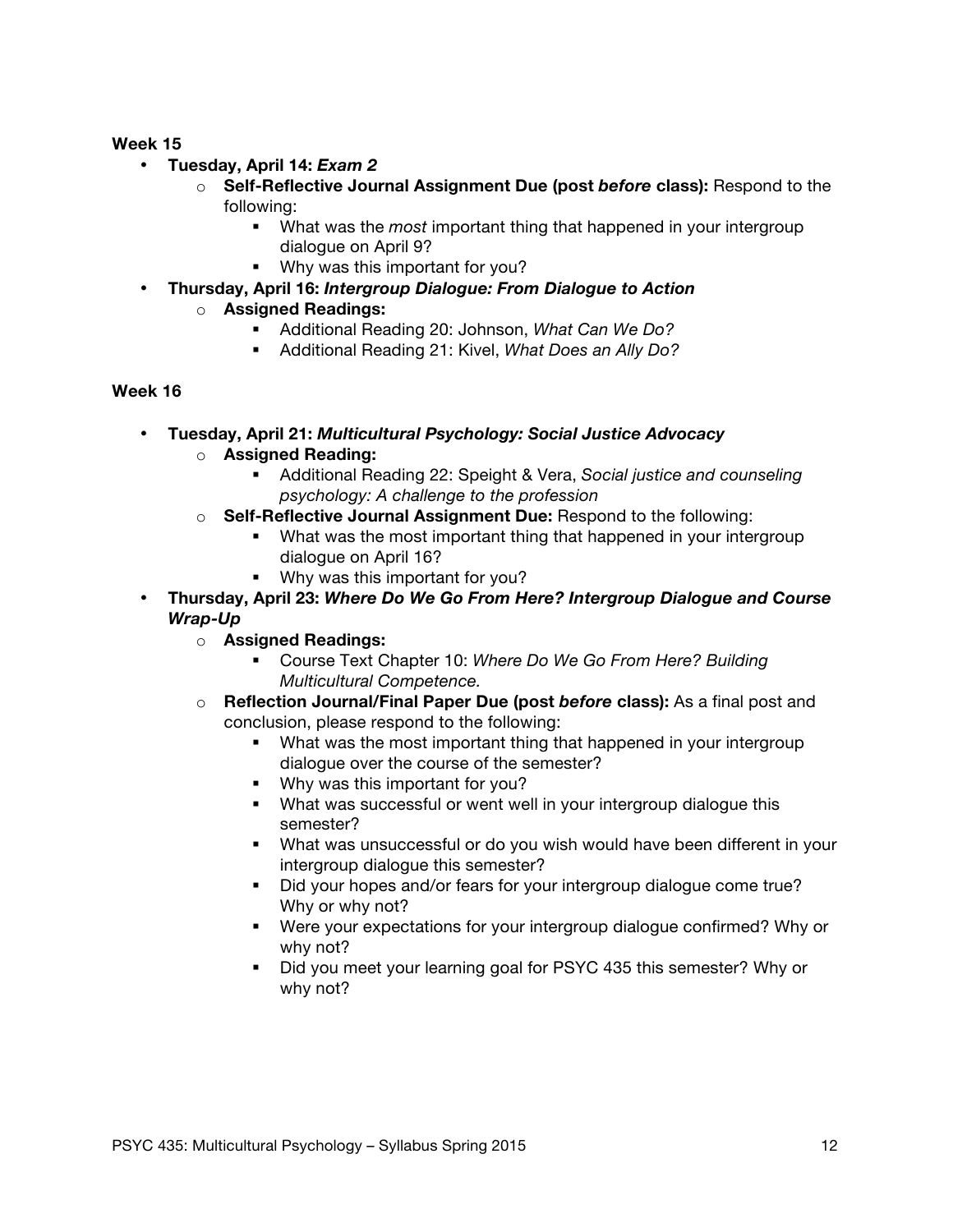#### **Additional readings**

#### **(Available on Reserve, at the UTK Library, or through Blackboard at Online@UTK)**

- 1 Guthrie, R. V. (2004). Psychology and race. In R. V. Guthrie, *Even the rat was White: A historical view of psychology* (2<sup>nd</sup> ed.) (pp. 88-110). Boston, MA: Pearson Education.
- 2 Toporek, R. L. (2013). Social class, classism, and social justice. In W. M. Liu (Ed.), *The Oxford handbook of social class in counseling* (pp. 21-34). New York, NY: Oxford University Press.
- 3 Liu, W. M., Ali, S. R., Soleck, G., Hopps, J., Dunston, K., & Pickett, T. (2004). Using social class in counseling psychology research. *Journal of Counseling Psychology, 51*, 3-18.
- 4 Lorber, J. (2013). "Night to his day": The social construction of gender. In M. A. Adams, W. J., Blumfeld, C. R. Castañeda, H. W., Hackman, M. L. Peters, & X. Zúñiga. *Readings for diversity and social justice* (3rd ed.) (pp. 323-329). New York, NY: Routledge.
- 5 Eagly, A. H., Eaton, A., Rose, S. M., Riger, S., & McHugh, M. C. (2012). Feminism and psychology: Analysis of a half-century of research on women and gender. *American Psychologist, 67*, 211-230.
- 6 Good, G. E., Thomson, D. A., & Brathwaite, A. D. (2005). Men and therapy: Critical concepts, theoretical frameworks, and research recommendations. *Journal of Clinical Psychology, 61*, 699-711.
- 7 Tebbe, E. N., & Moradi, B. (2012). Anti-transgender prejudice: A structural equation model of associated constructs. *Journal of Counseling Psychology, 59*, 251-261.
- 8 Bohan, J. S. (1996). *Psychology and sexual orientation: Coming to term*s. New York: Routledge. (pp. 13-36 only)
- 9 Bell, L. A. (2013). Theoretical foundations. In M. A. Adams, W. J., Blumfeld, C. R. Castañeda, H. W., Hackman, M. L. Peters, & X. Zúñiga. *Readings for diversity and social*  justice (3<sup>rd</sup> ed.) (pp. 21-26). New York, NY: Routledge.
- 10 Hardiman, R., Jackson, B. W., & Griffin, P. (2013). Conceptual foundations. In M. A. Adams, W. J., Blumfeld, C. R. Castañeda, H. W., Hackman, M. L. Peters, & X. Zúñiga. *Readings for diversity and social justice* (3<sup>rd</sup> ed.) (pp. 26-35). New York, NY: Routledge.
- 11 Flick, D. L. (1998). Inside the understanding process. In D. L. Flick, *From debate to dialogue: Using the understanding process to transform our conversations* (pp. 15-37). Boulder, CO: Orchid Publications.
- 12 Zúñiga, X., Nagda, B. A. & Sevig, T. D. (2002). Intergroup dialogues: An educational model for cultivating engagement across differences. *Equity and Excellence in Education*, 7-17.
- 13 Shelton, K., & Delgado-Romero, E. (2011). Sexual orientation microaggressions: The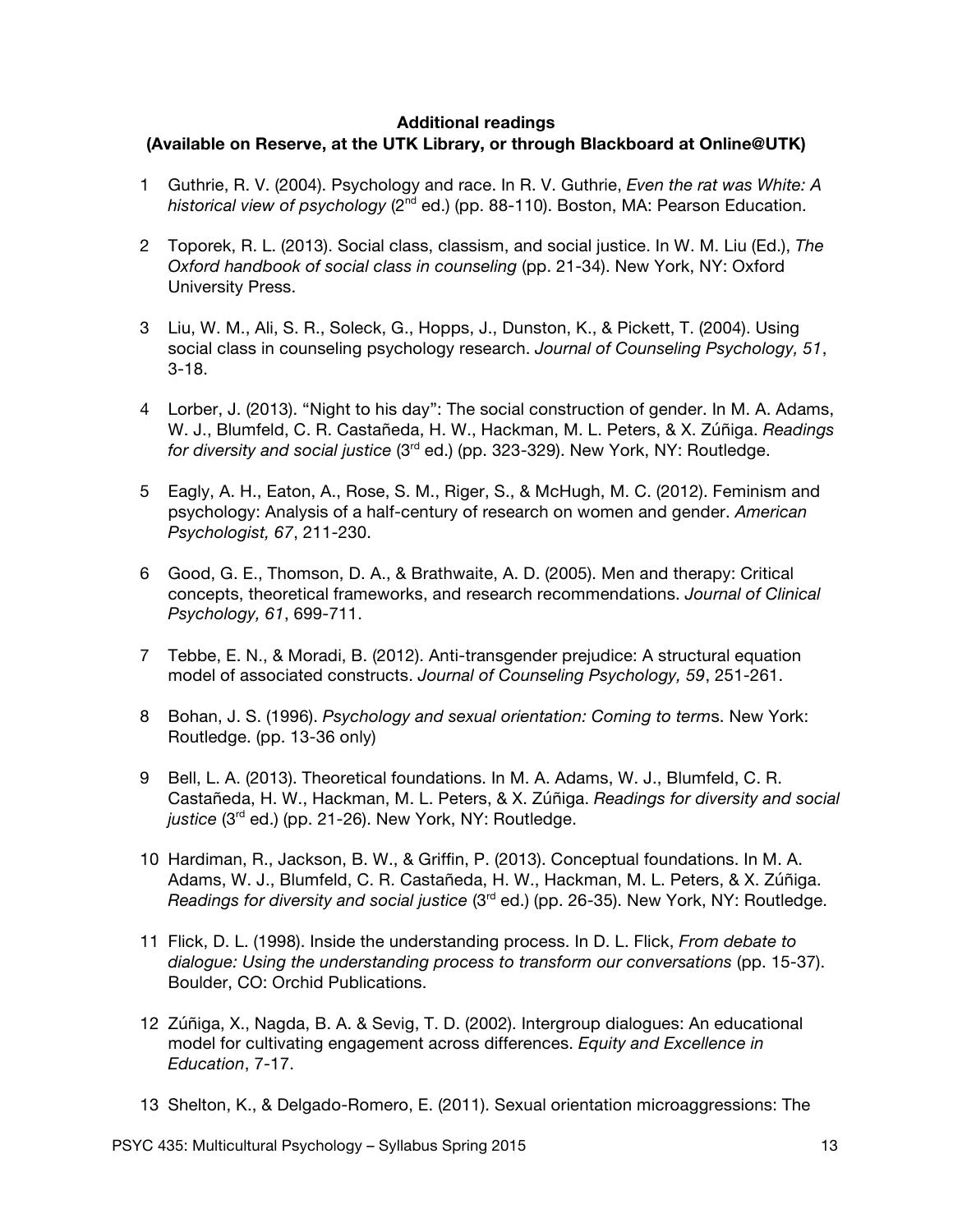experience of lesbian, gay, bisexual, and queer clients in psychotherapy. *Journal of Counseling Psychology, 58*, 210-221.

- 14 Tatum, B. D. (2013). The complexity of identity: "Who am I?" In M. A. Adams, W. J., Blumfeld, C. R. Castañeda, H. W., Hackman, M. L. Peters, & X. Zúñiga. *Readings for diversity and social justice* (3rd ed.) (pp. 6-9). New York, NY: Routledge.
- 15 Harro, B. (2010). The cycle of socialization. In M. A. Adams, W. J., Blumfeld, C. R. Castañeda, H. W., Hackman, M. L. Peters, & X. Zúñiga. *Readings for diversity and social justice* (2nd ed.) (pp. 45-51). New York, NY: Routledge.
- 16 McAuliffe, G., Gómez, E., & Grothaus, T. (2008). Race. In G. McAuliffe (Ed.), *Culturally alert counseling: A comprehensive introduction* (pp. 105-143). Thousand Oaks, CA: Sage.
- 17 Johnson, A. G. (2006). Privilege, oppression and difference. In A. G. Johnson, *Privilege, power, and difference* (2nd ed.) (pp. 12-39). Boston, MA: McGraw Hill.
- 18 Eriksen, K., Jackson, S. A., & Weld, C. (2008). Religion and spirituality. In G. McAuliffe (Ed.), *Culturally alert counseling: A comprehensive introduction* (pp. 506-568). Thousand Oaks, CA: Sage.
- 19 Collins, P. H. (2013). Toward a new vision: Race, class, and gender as categories of analysis and connection. In M. A. Adams, W. J., Blumenfeld, C. R. Castañeda, H. W., Hackman, M. L. Peters, & X. Zúñiga. *Readings for diversity and social justice* (3<sup>rd</sup> led.) (pp. 606-611). New York, NY: Routledge.
- 20 Johnson, A. G. (2006). What can we do? In A. G. Johnson, *Privilege, power, and difference* (2nd ed.) (pp. 125-153). Boston, MA: McGraw Hill.
- 21 Kivel, P. (2010). What does an ally do? In M. A. Adams, W. J., Blumfeld, C. R. Castañeda, H. W., Hackman, M. L. Peters, & X. Zúñiga. *Readings for diversity and social justice* (2nd ed.) (pp. 610- 616). New York, NY: Routledge.
- 22 Speight, S. L., & Vera, E. M. (2008). Social justice and counseling psychology: A challenge to the profession. In S. D. Brown, & R. W. Lent (Eds.), *Handbook of counseling psychology* (4th ed.) (pp. 54-67). Hoboken, NJ: Wiley & Sons.